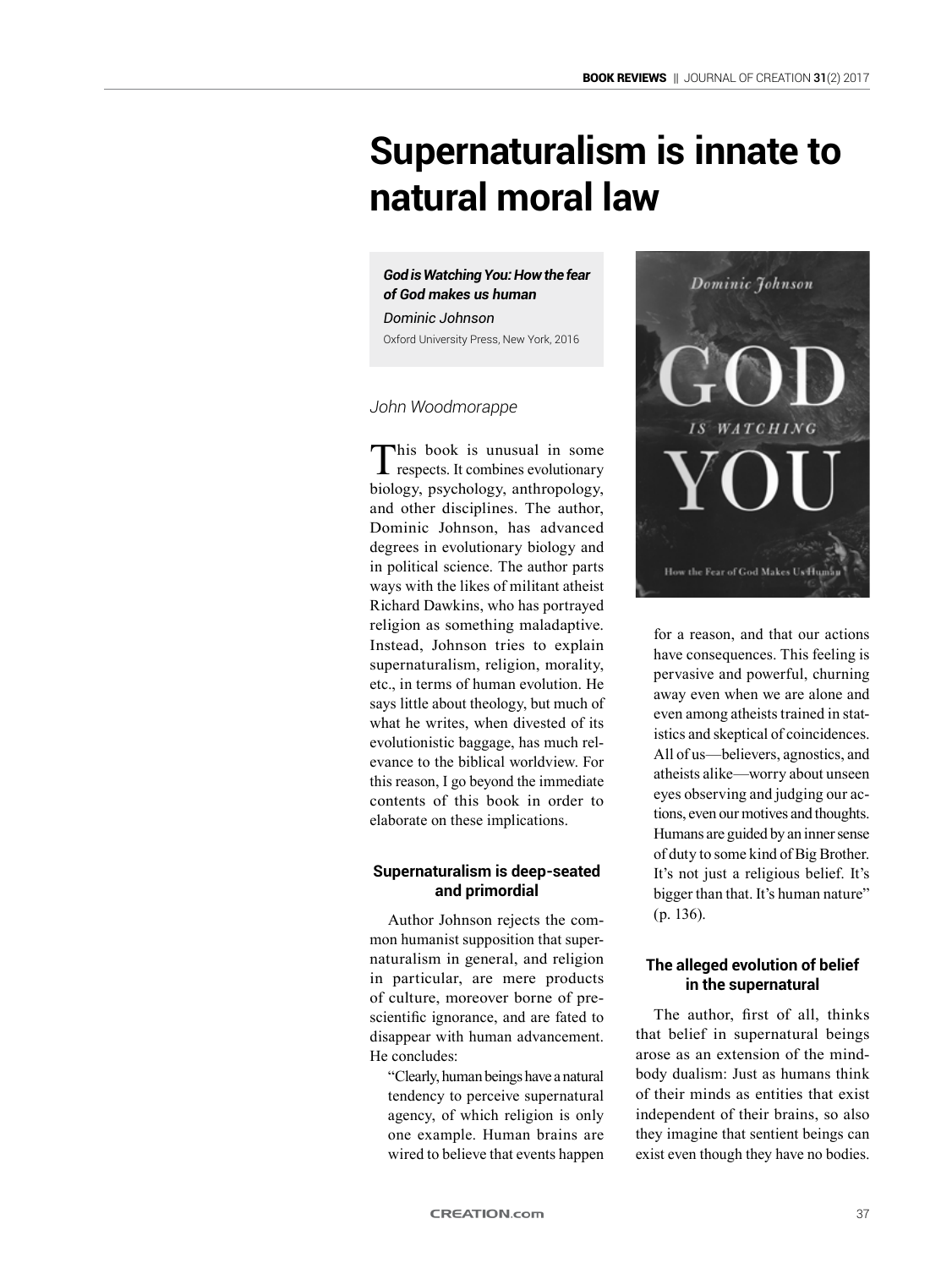In arguing this way, Johnson is, of course, afflicted with a materialistic bias—a bias that posits that our self is nothing but the firing of neurons in our brains, and that the only real entities are corporeal ones.

Johnson also supposes that human belief in supernatural causes derives from an exaggerated human sense of agency. As an example of this, he cites experiments where humans observe moving objects on a screen. The observers incorrectly conclude that one object is chasing or evading another even though the objects are actually moving randomly relative to each other.

The author suggests that the exaggerated sense of agency was of Darwinian survival advantage, based on the following line of reasoning: It is usually much costlier to disregard a valid connection (e.g. between a sound and an incoming predator) than it is to believe an invalid connection (e.g. between a sound and a nonexistent predator). Johnson makes the analogy with the smoke detector that is intentionally made a little oversensitive: It is much better to put up with the occasional nuisance of a smoke detector going off from a bit of smoke during cooking than it is to face the potentially disastrous situation of the smoke detector failing to go off, in a timely manner, during a real fire.

The foregoing scenario makes perfect sense as an explanation for entire herds of animals going into immediate panicked flight (stampede) at the mere sound of a broken twig. It is much more difficult, however, to straightforwardly connect more complex forms of exaggerated human agency with Darwinian survival advantage.

Perhaps the exaggerated and misplaced sense of agency, among humans, is actually the product of the human alienation from God that had resulted from the Fall. The human no longer has direct knowledge of God's doings and God's plan for events. This also can account for the prevalence of magic and shamanism, the occult, and superstition—all of which stem from an overdeveloped sense of agency. As a result of his lost closeness to God, the human is now clutching to poorsubstitute forms of guidance about the future and control of the future. A rather egregious example of this was Saul, who, having abandoned his fellowship with God, consulted a spirit medium to try to determine the future (1 Samuel 28).

## **Core elements (including creationism and the universal deluge) in all religions**

Johnson describes several stud**i**es that looked for universals among all religions. For instance, the author comments:

"Oxford anthropologist Harvey Whitehouse has identified twelve characteristics that tend to be found among all religions, irrespective of period, continent, or culture. Included in this list are 'beings with special powers', 'moral obligation', an 'afterlife', and—not least—supernatural 'punishment and reward', all of which point to the universal importance of people's concern for all the supernatural consequences of their actions" (p. 58).

More on this later. "The rest of Whitehouse's twelve characteristics were: ritual exegesis, the sacred, signs and portents, deference, creationism, spirit possession, rituals, and revelation" (p. 251).

Scientific creationists have long been calling attention to the ubiquity of ancient accounts of a global Flood. Johnson concurs:

"Some commonalities do remain surprising in their specificity. For example, the legend of a great flood is widespread in indigenous cultures … . Even the details are similar … . As in the Biblical version, these floods were retribution for man's misdeeds …" (p. 256).

## **Children are born theists, not born atheists**

Modern atheists have essentially redefined atheism as an absence of belief in God, and not a conscious rejection of God. They have also argued that, in accordance with this definition, children are born atheists, and only come to believe in God when they are indoctrinated to do so.

The exact opposite is the case! It is atheism that must be inculcated, and not belief in God. Johnson makes this perfectly clear:

"The main finding is that children tend to hold beliefs in supernatural causes of events, the afterlife, supernatural agents, and a Just World, from a very young age. As soon as the relevant cognitive machinery is in place (such as a theory of mind), children exhibit beliefs in supernatural concepts (such as that there are supernatural agents who know what they know) … . It seems that children also have an innate tendency to believe that supernatural agents are especially concerned with right and wrong (again, something that has been explicitly explored and found in experiments). Hence Joseph Bulbalia's argument that 'children are not only intuitive theists, they appear to be intuitive moralists'" (pp. 131–132).

As for the other side of the coin, Johnson quips:

"Atheism must be enculturated, and this may not be easy … . Sociologist William Bainbridge suggests that atheism has other important causes, such as being raised by atheists, early traumatic experiences with religion, having 'resolutely unmystical personalities', a rebellious adolescence, or socialization to antireligious ideologies in one's profession" (p. 132).

#### **Fear of supernatural displeasure is innate to humans**

While religions, of course, differ from each other in details, the element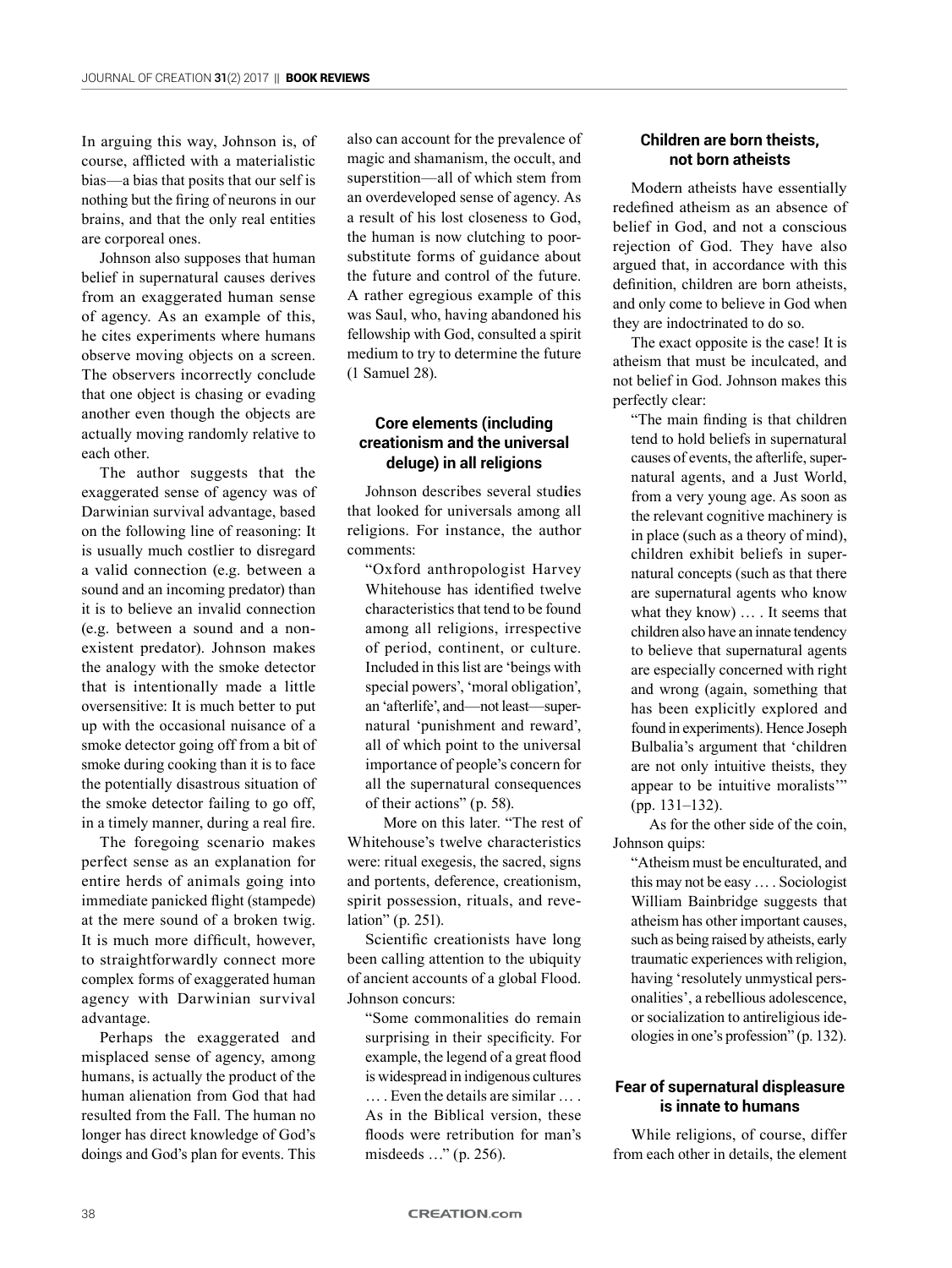of supernatural surveillance and punishment is common to most of them. Johnson comments:

"Discussions about supernatural reward and punishment often revolve around God, but of course there are many alternative agents wielding supernatural power. They may take the form of a single monotheistic God, a pantheon of different gods, angels, demons, ancestors, ghosts, spirits of nature, animal spirits, witches, sorcerers, jinns, and so on" (p. 86).

Johnson adds:

"As we have seen, ethnographic and cross-cultural studies suggest that beliefs in supernatural punishment are widespread, powerful, and deeply rooted, and this goes for indigenous, ancient, and modern societies alike. Exceptions do not reverse a broader trend … . While capricious gods crop up they are far less pervasive than the numerous supernatural agents that reward and punish for some systematic *reason* [emphasis in original]" (pp. 92–93).

## **The alleged evolution of the dread of supernatural displeasure**

Johnson contends that the fear of being monitored, by supernatural agents, evolved to enable human societies to function. This fear of supernatural punishment drove humans to curb their naturally selfish instincts, and, as elaborated below, did so with levels of effectiveness that natural consequences of misconduct never could.

The author supports his reasoning as follows:

"My own empirical work comparing 186 preindustrial cultures around the world also found support for a link between beliefs about supernatural agents and cooperation. The overall result was that irrespective of the *type* of religion or *region* of the globe, moralizing gods were more frequent among societies that were larger, centrally sanctioned, policed, use and loan money, and pay taxes [emphasis in original]" (p. 183).

Perhaps another explanation is in order. One must remember that, after the Noachian Deluge and the confusion of tongues at the Tower of Babel, nations turned away from God. It is possible that the larger societies, by virtue of their size and sophistication, retained a larger vestige of pre-Abrahamic monotheism, and that is why they were more likely to still believe in moralizing gods. In contrast, smaller societies, owing to their modest size, were more likely to drift into total barbarization and total forgetting of the One True God.

## **Implications of the fear of supernatural displeasure**

The author does not argue that belief in God, or other punitive supernatural agencies, is absolutely necessary in order for morality and social order to function. Rather, he sees them as potent ingredients in the enforcement of the same. He thus summarizes his ideas:

"This book has argued that supernatural punishment is a key driver, playing a powerful role in achieving and sustaining cooperation—and it does so among modern, ancient, and indigenous societies, as well as holding up to scrutiny in controlled laboratory experiments. Supernatural punishment is not only widespread, it is also a significantly more potent weapon than we might have thought, because human beings and human brains are particularly susceptible to *negative* events, and because *supernatural* punishment is inherently more powerful than secular punishment [emphasis in original]" (p. 238).

The power of the fear of supernatural retribution, in regulating human conduct, owes to the fact that, unlike the human punisher, the supernatural punisher never slackens, cannot be deceived by the offender, and—most important of all—sees every single thing that a person thinks and does. No human leader—no matter how clever and powerful—can do that! Moreover, the offender has to face the possibility that the supernatural punisher will administer the punishment in his own supernatural way and time, and administer forms of punishment that no mere mortal ever could. The classic example of this in the Christian faith, brought up by Johnson, is Matthew 10:28, wherein the Lord told His disciples not to fear the human, who can only destroy the body, but to fear God, who can destroy both the body and soul in hell.

The reader can remember how Adam and Eve simultaneously tried to hide from God and to cover up their guilt with fig leaves (Genesis 3:7–10). Let us apply this as a corrective to Johnson's reasoning. Instead of an evolutionary development, the universal human fear of supernatural retribution can best be understood as a displaced sense of unresolved guilt, before God, that owes to the Fall and its consequences. An extreme example of such displaced and unresolved guilt can include the pagan who engages in child sacrifice in order to appease the gods.

Only the Gospel can undo the effects of the Fall. In addition, only the Gospel can adequately resolve human guilt for sin.

## **Neo-Marxism debunked: religion is not an invention of the powerful**

Karl Marx taught that religion is the opium of the people. The downtrodden would contentedly remain in their miserable state because they were inculcated in belief in the 'pie in the sky'. A modern version of this